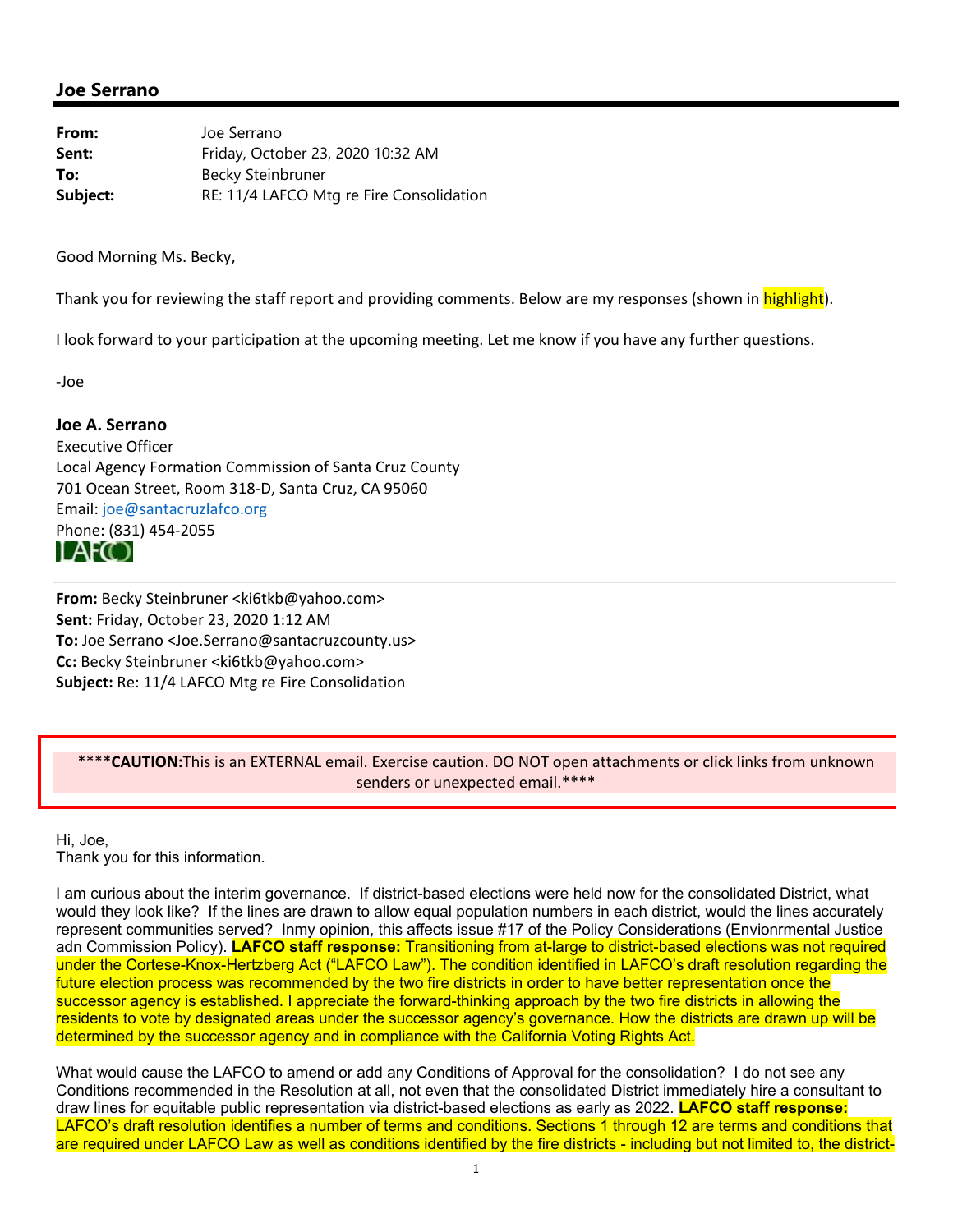based elections and the labor union contracts. As one of my first internal improvements as the new Executive Officer was to create and present a draft resolution for any boundary change during a public meeting for Commission consideration and approval. These draft LAFCO resolutions since my arrival are meant to be more detailed and transparent. This approach is also an opportunity for the general public to review and provide comments on the draft resolution before it is considered by the Commission.

I am surprised the projected growth rate is 0.96%. I recall that the most recent AMBAG projections, based on economic factors, were much lower. The County Growth Goals for 2021 are lower than state average. **LAFCO staff response:** You are correct, the Association of Monterey Bay Area Governments (AMBAG) and the Association of Bay Area Governments anticipate a slow growth of less than 1% in Santa Cruz County for the next several years. Since there are no population projections available for special districts, this was LAFCO staff's attempt to provide some population forecast. This type of analysis is not required under LAFCO Law but I felt that it provides a glimpse of the potential service demand for the successor agency.

How will the consolidated District resolve the big differences in pension liabilities? It is my understanding that Assemblyman Stone's AB 1140 merely addresses the 9-11% disparity in salary between the two existing Districts. **LAFCO staff response:** AB 1140 ensures that the current pension plans from both fire districts do not change as a result of the consolidation. The existing pension liabilities, as well as any other financial obligations/liabilities, will be transferred over to the successor agency. The successor agency will be responsible for those obligations.

When will the consolidated District plan to address possible annexations, such as upper Redwood Drive, and others that the Aptos./La Selva Board rejected 10-15 years ago? **LAFCO staff response:** At this time, neither fire district expressed interest in annexing areas within their sphere as part of the consolidation. However, these areas will be included in the successor agency's sphere of influence, which will be established as a term and condition in LAFCO's draft resolution. Future boundary changes, including annexation, will still follow the statutory process under LAFCO Law. Therefore, proposed annexations may be initiated by the successor agency or the affected residents at a future date, if desired.

I note on page 16 that LAFCO is allowing only a 30-day protest period, ending January 6, 2021.. LAFCO has the legal ability to have a 60-day protest period, and should allow this significant action to have such time for the public to consider the matter. Currently, LAFCO would place the protest period to take place during the busy holiday season, when people are less likely to have time to read and investigate the matter over which they may decide to issue protest. Is this transparent governance? **LAFCO staff response:** State law indicates that the protest period should be at minimum 21 days but no more than 60 days. LAFCO staff has identified a 30-day protest period, well within the statutory limit. That said, if you count the dates within the scheduled protest proceeding (December 4 to January 6), it is actually more than 33 days. I strive to operate a transparent LAFCO office and I truly believe this consolidation effort has gone above and beyond the requirements under LAFCO Law to ensure that the information is available, actions are taken in public forums, and that there are various opportunities for public engagement.

On page 5 of the LAFCO Resolution (Attachment 15), there is no indication that there could be an increase in the number of elected representatives on the Consolidated District Board.

*"This may include transitioning from at-large to district elections using Census Data (available June 2021) such that the five electoral districts may be in place by June 2022, in time for the November 2022 elections.* "

The Resolution does not at all indicate that eh number of elected representatives could increase from five, as has been recommended by the Ad Hoc Consolidation Committee, even defining who would be the five members. **LAFCO staff response:** The two fire districts have indicated, by adopted resolutions, that the successor agency will have a 5-member board in accordance with the Fire Protection District Law of 1987. These adopted resolutions are included in the LAFCO's draft resolution as a term and condition and shown as Exhibit C. The successor agency has the authority to change the board composition at a future date, if desired.

There should be a seven-member transitional Board that would include some of the new appointed in-lieu of election members that could provide improved public representation during the initial consolidation effort, as well as brought along actively to perhaps run for re-election in 2022 and be fully-informed of issues. **LAFCO staff response:** Please refer to my response above about the board composition resolutions, which are shown as Exhibit C in LAFCO's draft resolution.

Nowhere in the LAFCO Resolution is the name of the Consolidated District stated. This surely is an oversight. **LAFCO staff response**: Section 6(g) of the resolution states: "Successor Agency Name: The newly-consolidated district, to be known as the "Central Fire Protection District of Santa Cruz County", shall operate under the provisions of the Fire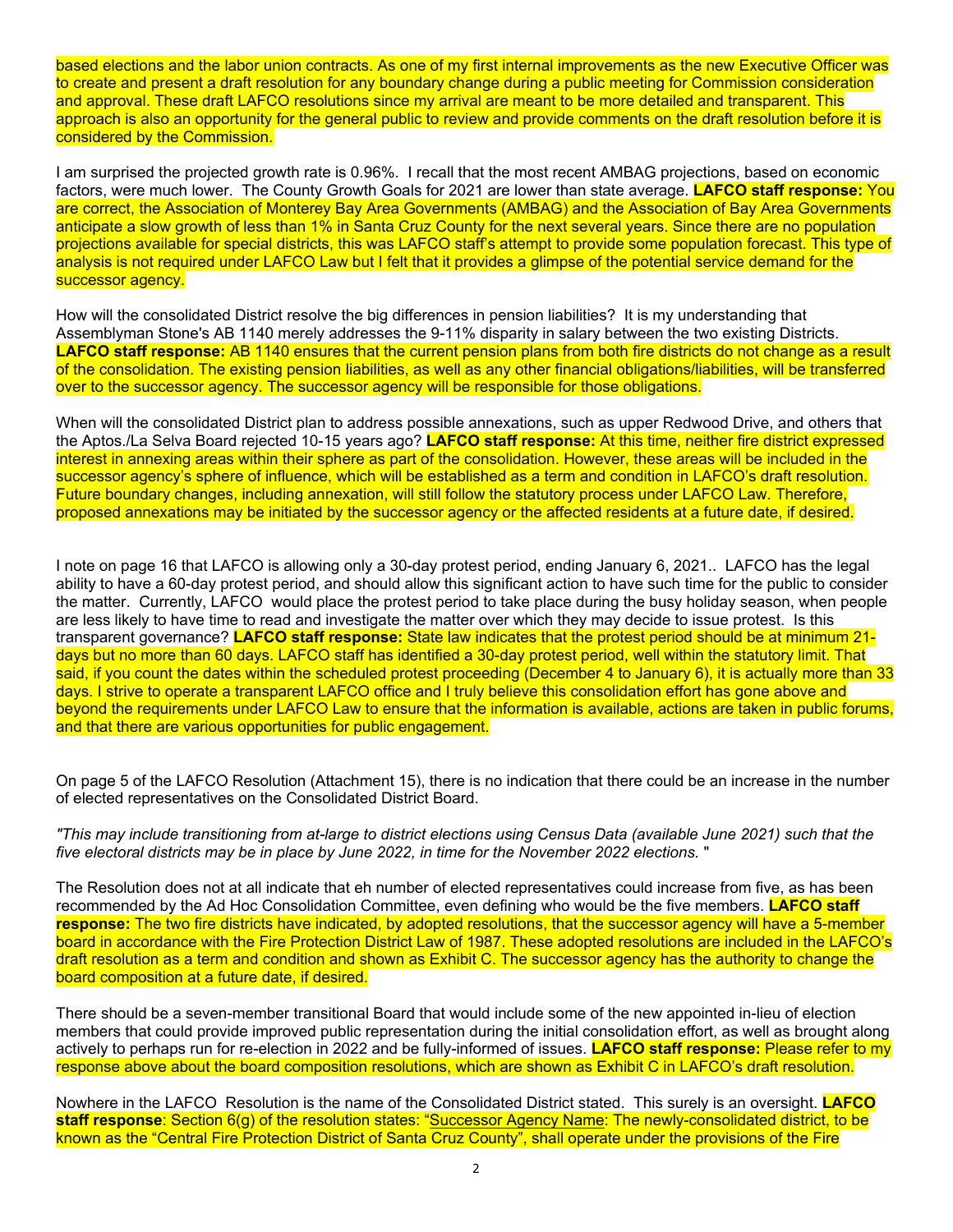Protection District Law of 1987 (commencing with Health and Safety Code Section 13800). The new district will make efforts to identify existing communities within the consolidated district on stations and apparatus."

Finally, I am concerned that LAFCO claims (page 3 of proposed Resolution in Attachment 15) to have received the Plan for Service on October 14, 2020, but at the October 7, 2020 LAFCO discussion of the consolidation effort, you stated you had already received this document, and that it allowed you to move forward with placing the public hearing on the November 4 LAFCO agenda. **LAFCO staff response**: LAFCO Law requires a submittal of a Plan for Service as part of the consolidation application. A copy of the Plan for Service was submitted to LAFCO on October 1st, fulfilling the statutory requirement. As an additional step to be more transparent, and provide more time for public input, the two fire districts placed the Plan for Service on their agendas for adoption. While this is not required under LAFCO Law, Aptos/La Selva and Central FPD adopted the Plan for Service on October 8, 2020, and October 13, 2020, respectively. A copy of the adopted Plan for Service was submitted to LAFCO on October 14, which is the version included in my staff report. Again, adoption of the Plan for Service was not required but this action is another example of how the two fire districts went above and beyond the requirements under LAFCO Law.

Sincerely, Becky Steinbruner 3441 Redwood Drive Aptos, CA 95003

On Thursday, October 22, 2020, 01:15:28 PM PDT, Joe Serrano <joe.serrano@santacruzcounty.us> wrote:

Hello Ms. Becky,

I just wanted to inform you that the fire consolidation staff report is now available on LAFCO's Website. I attached the staff report for your convenience.

Let me know if you have any questions.

Thank you.

-Joe

## **Joe A. Serrano**

Executive Officer Local Agency Formation Commission of Santa Cruz County